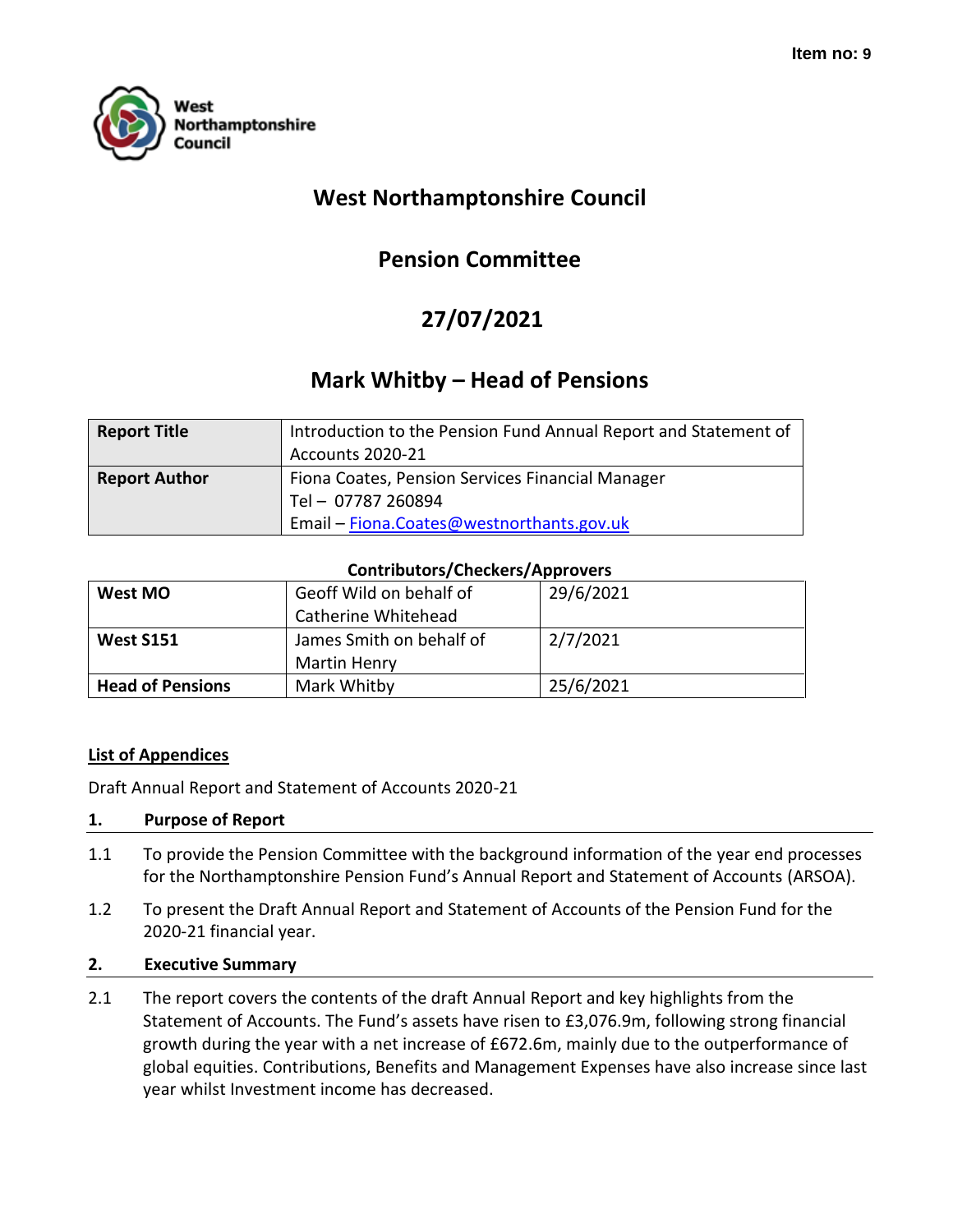- 2.2 The Pension Committee are responsible for approving the Annual Report for the Northamptonshire Pension Fund and providing assurance to Audit and Governance Committee for the Statement of Accounts. The Audit and Governance Committee are responsible for approving the Statement of Accounts as these form part of the overall Administering Authority's Statement of Accounts.
- 2.3 The report sets out the key milestones for the 2020-21 year end including audit testing (July -August) and issuing of the audit results report ISA260 (September 2021). The Pension Committee will see a final version of the Annual Report and Statement of Accounts at the Committee meeting to be held on 11<sup>th</sup> October 2021.

# **3. Recommendations**

- 3.1 The Pension Committee is asked to:
	- a) Approve the Draft Annual Report; and
	- b) Note the Draft Statement of Accounts of the Pension Fund for the 2020-21 financial year.

# **4. Report Background**

- 4.1 The Pension Fund's Statement of Accounts (SOA) form part of the Council's Statement of Accounts. These are audited by the Council's external auditor Ernst & Young (EY). The auditor confirms whether, in their opinion, the SOA reflect a true and fair view of the financial position of the authority (and the Fund within it) for the financial year  $1^{st}$  April to  $31^{st}$  March and that the SOA is free from material mis-statement.
- 4.2 The accounts are based on transactions accounted for within the Fund's financial ledger, information received from Investment Managers and the Fund's Custodian Northern Trust, and assumptions and estimations utilising the professional judgement of officers and Fund professional advisers in order to give a true and fair statement of the Fund's financial position.
- 4.3 The Chartered Institute of Public Finance and Accountancy (CIPFA) has issued the Code of Practice on Local Authority Accounting in the United Kingdom 2020-21 (the Code), which governs the preparation of the financial statements for Local Government Pension Scheme funds. A CIPFA template is used each year to ensure that the reporting meets the requirements of the Code and is compliant with International Financial Reporting Standards (IFRS).
- 4.4 The publication of the Accounts is an essential feature of public accountability and stewardship as it provides information on how the Fund has used the members' funds for which it is responsible.
- 4.5 The structure and content of the Annual Report is governed by guidance issued by the CIPFA in compliance with Regulation 57 of The Local Government Pension Scheme Regulations 2013 (as amended).

# **5. Content, Responsibilities and Timeline**

- 5.1 The Annual Report and Statement of Accounts contents are set out over eight sections: -
- 5.1.1 Preface provides an introduction to the Annual Report framing the arrangements for the management of the Fund, a statement of responsibilities and listing key third parties.
- 5.1.2 Scheme Administration describes the scheme framework, how the Fund is administered, the Administering Authority's role, membership movements and Pension Committee and Local Pension Board membership. In addition, it sets out the key policies and strategies of the Fund and key policy changes through the financial year.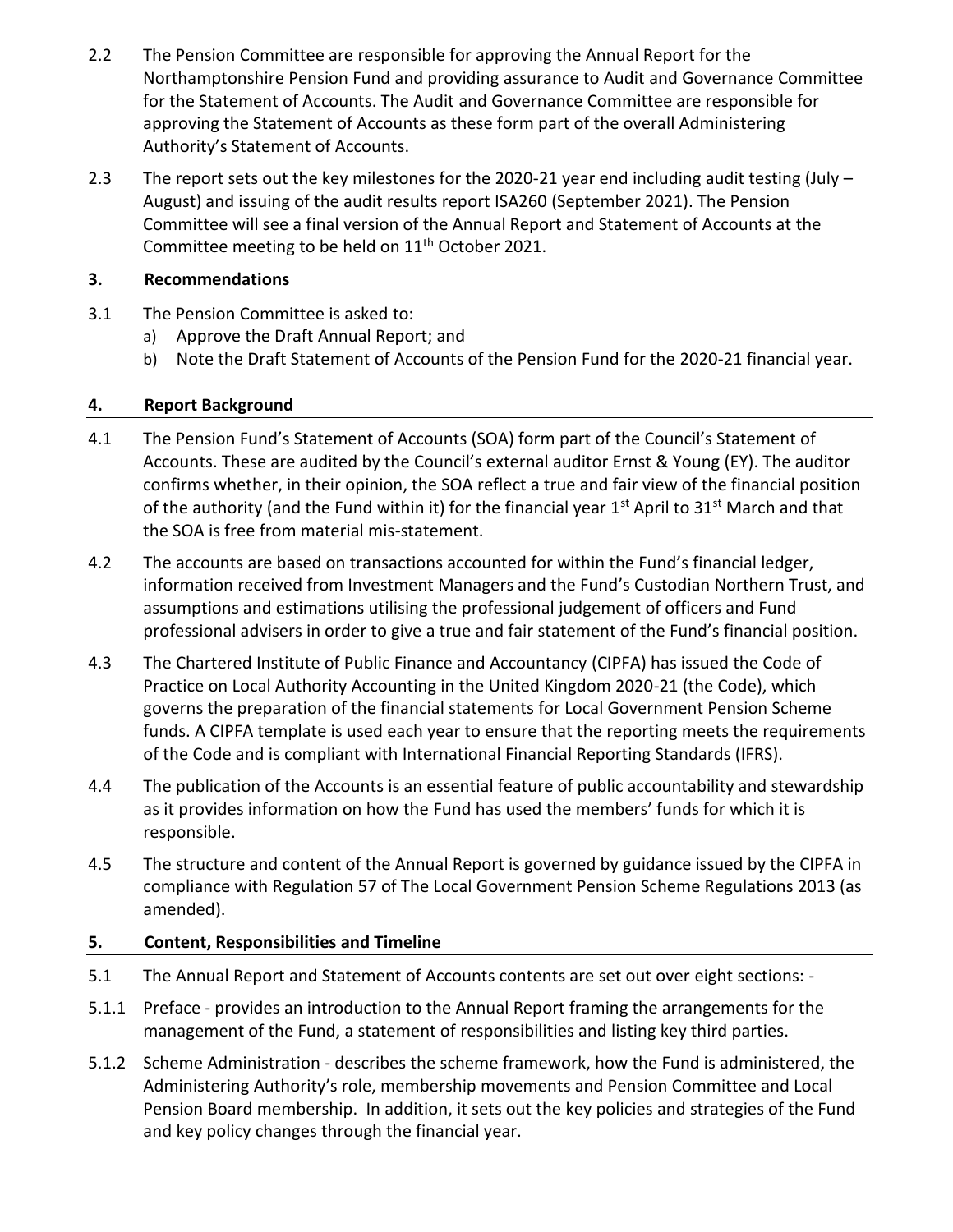- 5.1.3 Management and Financial Performance describes the management of the Fund and sets out how decisions are made, the structure of the Pensions Service and sections on risk management and performance of the service. In addition, this section lists employer establishments, their contributions and status.
- 5.1.4 Investment Policy and Performance describes the legislation under which investment of Fund assets is undertaken, the Fund's investment strategy and performance including commentary on asset pooling. In addition, it includes savings generated by pooling of investment assets and cost transparency. The Fund's investment consultant reviews the economic market background for the year and the future outlook.
- 5.1.5 Actuarial Information describes how the Fund has complied with the Local Government Pension Scheme Regulations 2013 and the Fund's key funding principles adopted in the Funding Strategy Statement. This section describes the most recent triennial valuation and the key assumptions applied.
- 5.1.6 Audit Opinion Audit opinion issued by the Fund's auditors confirms the SOA reflect a true and fair view of the financial position for the financial year  $1<sup>st</sup>$  April to  $31<sup>st</sup>$  March and that the SOA is free from material mis-statement.
- 5.1.7 Pension Fund Accounts accounting statements and notes to the accounts and is approved as a section within the Administering Authority's SOA
- 5.1.8 Glossary
- 5.2 The Pension Committee are responsible for approving the Annual Report for the Northamptonshire Pension Fund and providing assurance to Audit and Governance Committee for the Statement of Accounts. The Audit and Governance Committee are responsible for approving the Statement of Accounts as these form part of the overall Administering Authorities SOA.
- 5.3 The Annual Report will be subject to further refinement, external auditor oversight and accessibility checks and a final version for publication will be brought to the October Pension Committee.
- 5.4 The Pension Fund's accounts cannot be signed by our auditors until Northamptonshire County Council's accounts have been signed off. West Northamptonshire Council is leading on the completion of the County Councils Statement of Accounts, and has retained the legacy closure of accounts team to complete this work. The Council is prioritising the closure of accounts work, with 2019-20 accounts anticipated to be completed in the coming months, and 2020-21 progressed immediately afterwards. The table below is a planned timeline for the Pension Fund 2020-21 year end audit:

| <b>Milestone</b>            | <b>Planned dates</b> | <b>Status</b>                                                                                                                                                                           |
|-----------------------------|----------------------|-----------------------------------------------------------------------------------------------------------------------------------------------------------------------------------------|
| Walkthroughs                | March - April 2021   | Completed                                                                                                                                                                               |
| Report audit plan           | <b>July 2021</b>     | In progress $-$ this will be<br>circulated to Committee<br>Members when available. The<br>audit plan sets out the key<br>risks, areas of auditor focus,<br>materiality levels and fees. |
| Substantive testing         | July - August 2021   |                                                                                                                                                                                         |
| <b>Audit Results Report</b> | September 2021       | Deadline 30 November 2021                                                                                                                                                               |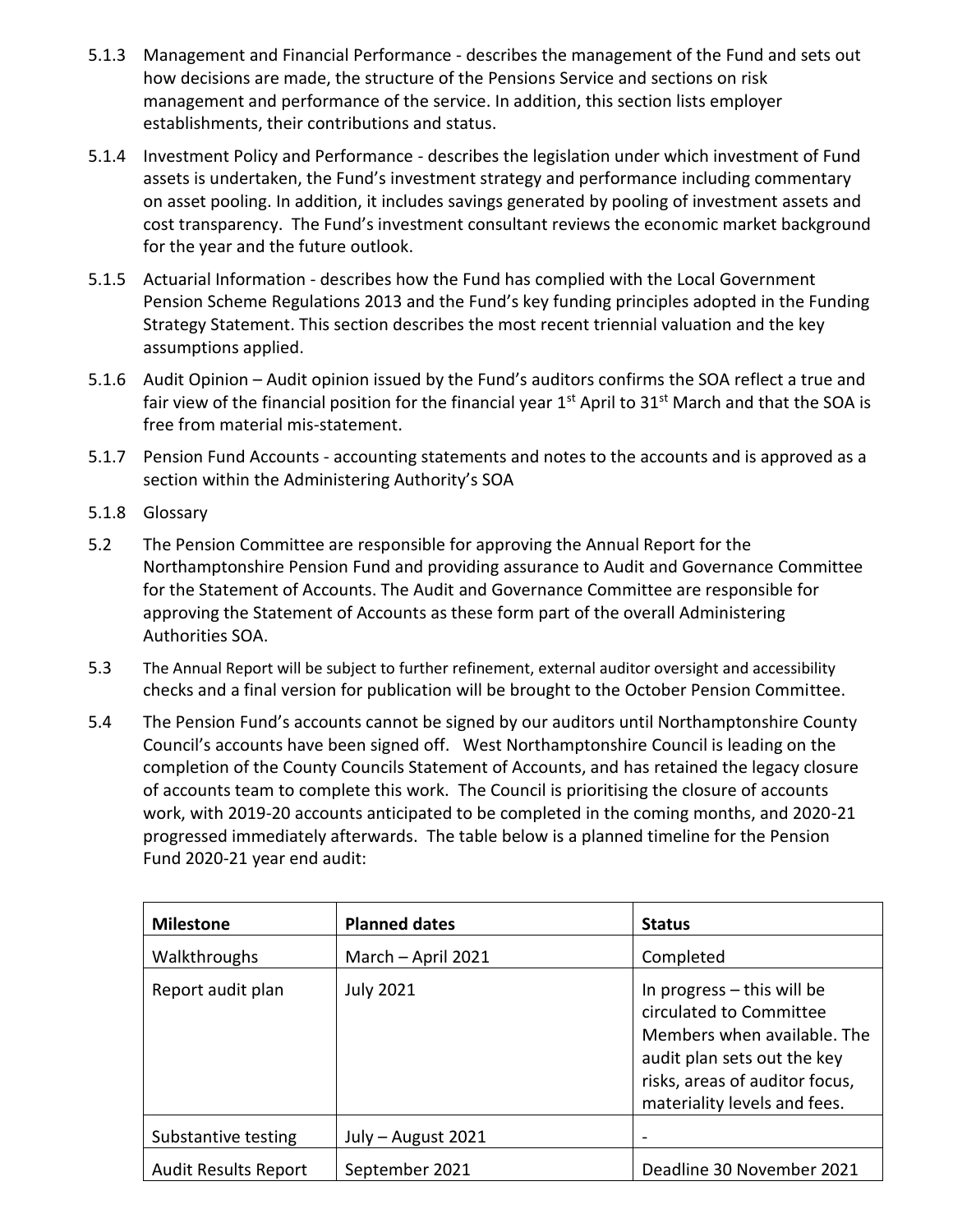#### **6. Highlights – Statement of Accounts 2020-21**

- 6.1 The Fund Account and the Net Asset Statement provide a summary of the financial activity with the notes to the accounts providing further information.
- 6.2 The net increase for the year was £672.6m, with the Fund's net assets rising to £3,076.9m reflecting strong financial growth during the year mainly due to the outperformance of global equities.
- 6.3 Contribution receipts increased slightly from £112.7m to £116.3. The increase in contributions payments reflects the increase in the average contribution rate for 2020-21.
- 6.4 Benefit payments have increased from £94.4m to £96.2m. The increase in pension payments reflects the growth in the number of pensioners during the year.
- 6.5 Management expenses are broken down in Note 11. Administration expenses have increased from the previous year due to the impact of a beneficial accounting entry in the prior year that reduced administration expenses for 2019-20. Oversight and Governance costs have decreased due to higher actuary fees paid during 2019-20 for valuation. Investment Management fees have increased during the year due to higher allocations to alternative assets.
- 6.6 The one year investment return as at  $31<sup>st</sup>$  March 2021 was a net market gain of £667.8m.
- 6.7 Investment income decreased from £41.1m in 2019-20 to £23.4m in 2020-21 mainly from large disinvestments from segregated equities during the previous and current financial year. There was also a financial impact on dividend payments in the first two quarters of the year due to the COVID-19 pandemic. Investment income is largely impacted by market performance and returns during the year.

#### **7. Implications (including financial implications)**

#### 7.1 **Resources and Financial**

7.1.1 There are no resources or financial implications arising from the proposals.

#### 7.2 **Legal**

7.2.1 There are no legal implications arising from the proposals.

#### 7.3 **Risk**

7.3.1 The mitigated risks associated with this report has been captured in the Fund's risk register as detailed below -

| Risk No. | <b>Risk</b>                                                         | <b>Residual</b> |
|----------|---------------------------------------------------------------------|-----------------|
|          |                                                                     | risk rating     |
| 4        | Contributions to the Fund are not received on the correct date      | Amber           |
|          | and/or for the correct amount                                       |                 |
| 5        | Fund assets are not sufficient to meet obligations and liabilities. | Amber           |
| 6        | Information may not be provided to stakeholders as required         | Green           |
| 8        | Those charged with governance are unable to fulfil their            | Green           |
|          | responsibilities effectively                                        |                 |
| 12       | Custody arrangements may not be sufficient to safeguard Pension     | Green           |
|          | Fund assets.                                                        |                 |
| 14       | Failure to administer the scheme in line with regulations and       | Green           |
|          | guidance.                                                           |                 |
| 18       | Pension Fund investments may not be accurately valued.              | Green           |